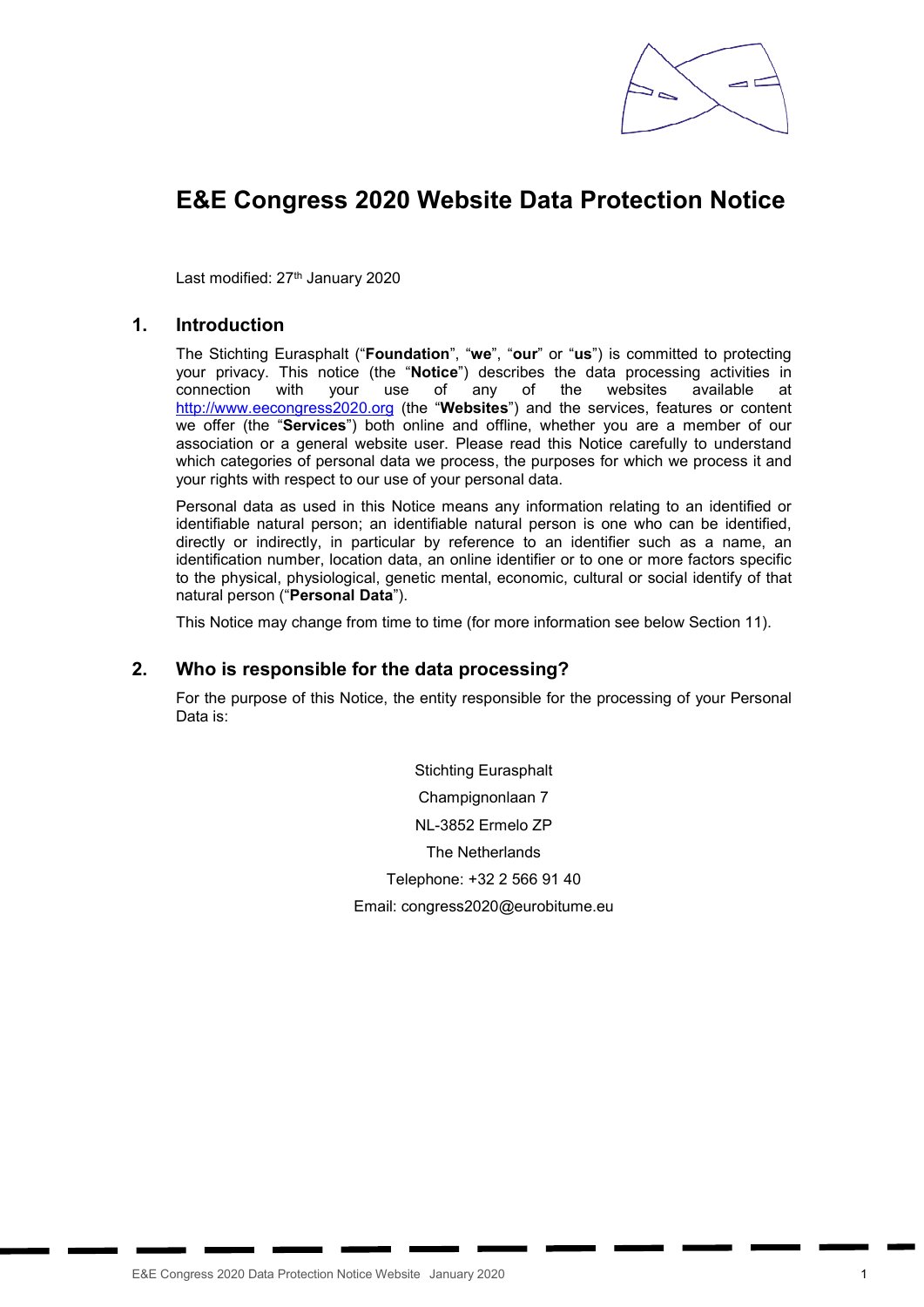

# 3. Personal Data we collect about you and how we collect it

The specific categories of personal data we collect about you depend on how you interact with our websites and services, as described below.

### 3.1. Personal Data you provide to us

When using our website and services you have the possibility of making your Personal Data available to us (i) by subscribing to our newsletter, (ii) by contacting us either electronically, via postal mail, by phone or fax, (iii) by submitting a scientific paper, (iv) by reviewing a scientific paper, (v) by registration to the congress, or (vi) by booking accommodation.

#### *3.1.1 If you are a general user on the public Websites*

When using our website and services you have the possibility of making your Personal Data available to us (i) by subscribing to our newsletter, (ii) by contacting us either electronically, via postal mail, by phone or fax, we process the following categories of personal data:

- Contact details you provide us with (such as first and last name, title, email address, phone number, mailing address, country);
- Information you include in your original and any follow-up messages;
- The company you work for; and
- Any other information you decide to provide us with

The provision of certain categories of Personal Data is a requirement necessary for us to process your newsletter subscription and queries. The obligatory fields to process online requests submitted via our Websites, including for the newsletter subscription, are marked as such.

#### *3.1.2 If you are submitting a scientific paper*

When using our website and services by submitting a scientific paper, we process the following categories of personal data:

- Contact details you provide us with (such as first and last name, title, email address, phone number, mailing address, country);
- Information you include in your original and any follow-up messages;
- The company you work for; and
- Any other information you decide to provide us with

The provision of certain categories of Personal Data is a requirement necessary for us to process your paper submission. The obligatory fields to process paper submission are marked as such.

#### *3.1.3 If you are reviewing scientific papers*

When using our website and services by reviewing a scientific paper, we process the following categories of personal data:

- Contact details you provide us with (such as first and last name, title, email address, phone number, mailing address, country);
- Information you include in your original and any follow-up messages;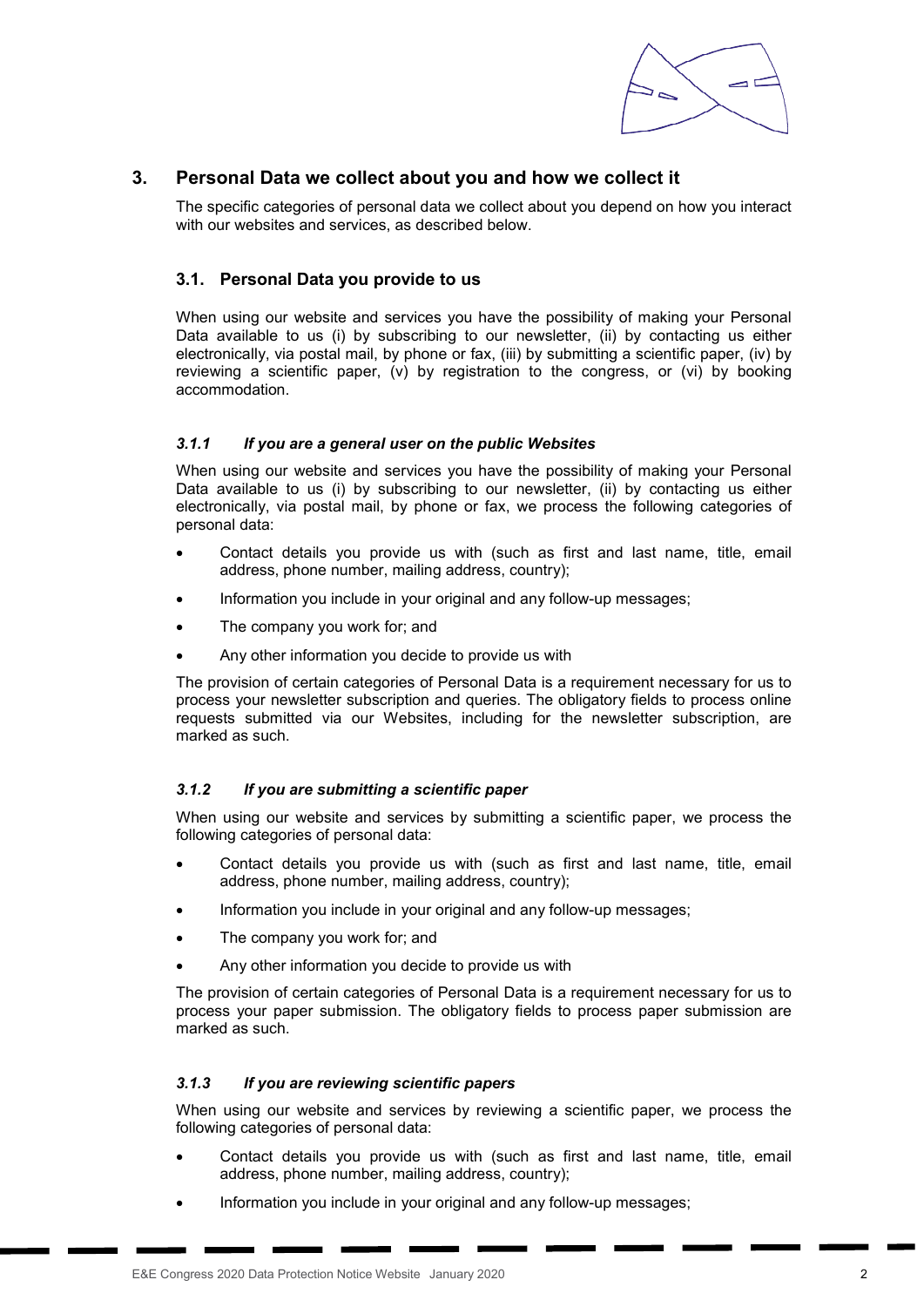

- The company you work for; and
- Any other information you decide to provide us with

The provision of certain categories of Personal Data is a requirement necessary for us to process your activities when reviewing scientific papers. The obligatory fields to process paper review are marked as such.

#### *3.1.4 If you are registering as congress participant*

When using our website and services by registration to the congress, we process the following categories of personal data:

- Contact details you provide us with (such as first and last name, title, email address, phone number, mailing address, country);
- Billing details you provide us with (such as first and last name, title, email address, phone number, mailing address, country, tax number);
- Information you include in your original and any follow-up messages;
- The company you work for; and
- Any other information you decide to provide us with

The provision of certain categories of Personal Data is a requirement necessary for us to process your registration. The obligatory fields to process registration are marked as such.

#### *3.1.5 If you are booking a hotel accommodation*

When using our website and services by booking your hotel accommodation related to the congress, we process the following categories of personal data to the external service provider conduction your reservation with the hotel:

- Contact details you provide us with (such as first and last name, title, email address, phone number, mailing address, country);
- Billing details you provide us with (such as first and last name, title, email address, phone number, mailing address, country, tax number);
- Information you include in your original and any follow-up messages;
- The company you work for; and
- Any other information you decide to provide us with

The provision of certain categories of Personal Data is a requirement necessary for the hotel to process your booking. The obligatory fields are marked as such.

#### 3.2. Personal Data collected automatically

We use automatic data collection technologies which collect Personal Data about you when you access and navigate through our website or when interacting with our services. This includes information about your device, your browsing activity and log details.

Specifically, we process the following categories of Personal Data:

 Data about your device and internet connection, device's unique ID, web browser type and version; hardware and software, IP address, operating system, host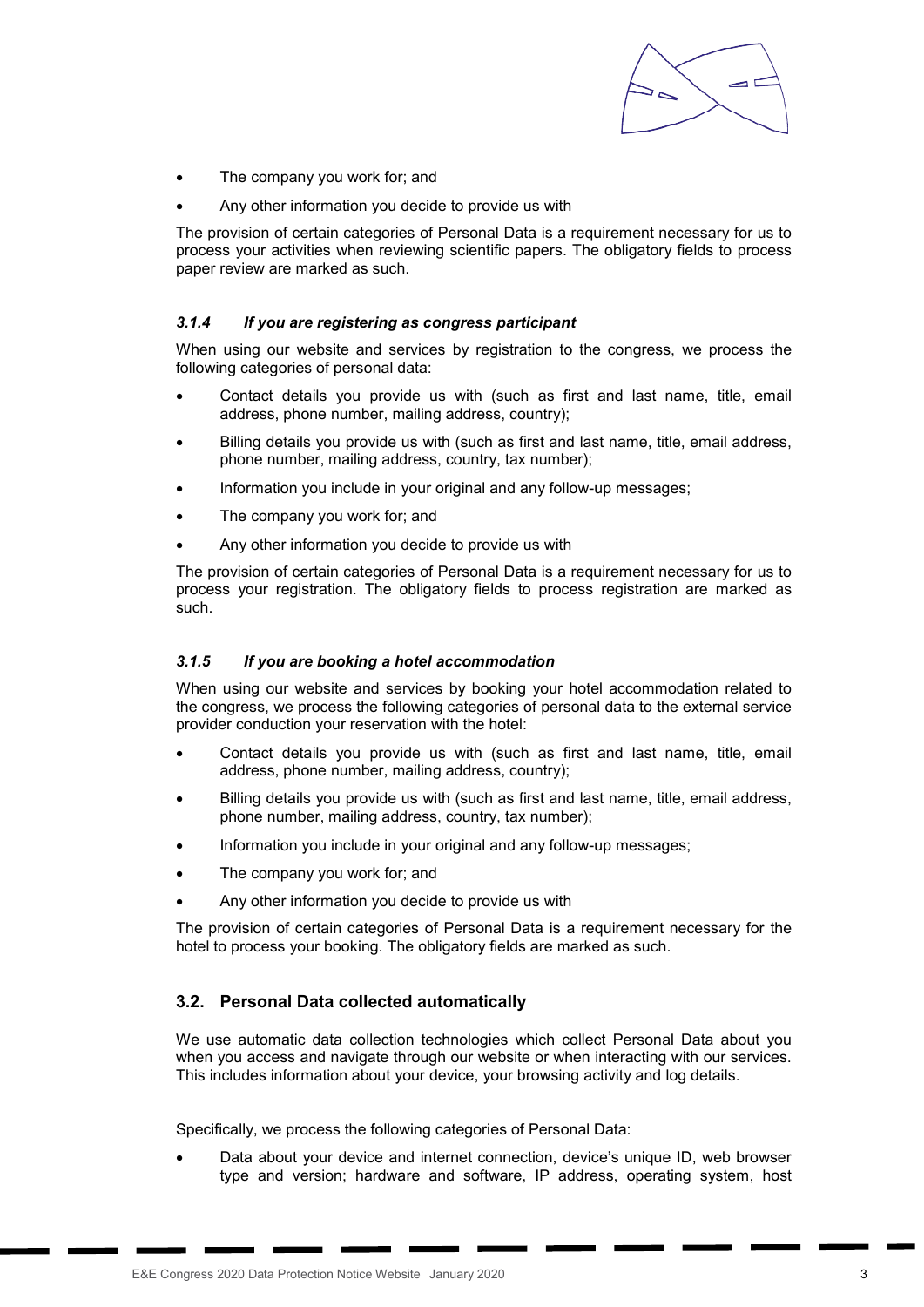

domain, language settings, web pages you viewed on our website and search terms, geolocation, where permitted;

- Referrer URL and web pages you visited prior to ours; and
- Log usage data consisting of traffic and location data, date and time of access and frequency, and technical session and connection information

In addition, when you subscribe to our newsletter we automatically collect information about your interactions with it to determine if a newsletter message has been opened and which links you have clicked on, as well as technical information such as time of retrieval, your IP address, browser type and operating system of the device used. The Personal Data collected is automatically aggregated and therefore anonymous.

#### 3.3. Cookies we use

Our website use cookies. Cookies are small data files that are stored on your computer and saved by your browser. Cookies help make our website more user-friendly, efficient, and secure.

Cookies are typically categorized as so-called "session cookies" or "persistent cookies". Session cookies are stored in a temporary memory and erased when the browser is closed. Persistent cookies, on the other hand, store user preferences for current and successive visits. They remain valid when you restart your browser. Our Websites only use persistent cookies.

You can configure your browser to inform you about the use of cookies so that you can decide on a case-by-case basis whether to accept or reject a cookie. Alternatively, your browser can be configured to automatically accept cookies under certain conditions, to always reject them, or to automatically delete cookies when closing your browser.

Cookies can be further categorized as follows based on their functions: strictly necessary cookies, performance cookies, functional cookies and advertising cookies. Below you will find a detailed list of the cookies used on our Websites categorized by their function:

 Strictly necessary cookies are essential to navigate through are Websites and use our Services. They ensure the functionality of our Websites and can therefore not be deactivated.

We use the following strictly necessary cookies on our Websites:

| <b>Name</b>              | <b>Purpose</b>                                                                           | <b>Duration</b> |
|--------------------------|------------------------------------------------------------------------------------------|-----------------|
| Cookie consent dismissed | This cookie is used to remember whether   1 year<br>the Google Notice Bar was opted out. |                 |

 Performance cookies collect data for statistical purposes on how visitors use our Websites. Information collected through performance cookies helps us understand how visitors use our Websites, therefore enabling us to improve them as well as the user experience. We gather data on the numbers of visitors and visits to our Websites, length of time spent on them, pages clicked on and where visitors have come from. The data collected via performance cookies is aggregated and thus anonymous.

We use the following performance cookies on our Websites:

Name | Purpose | Duration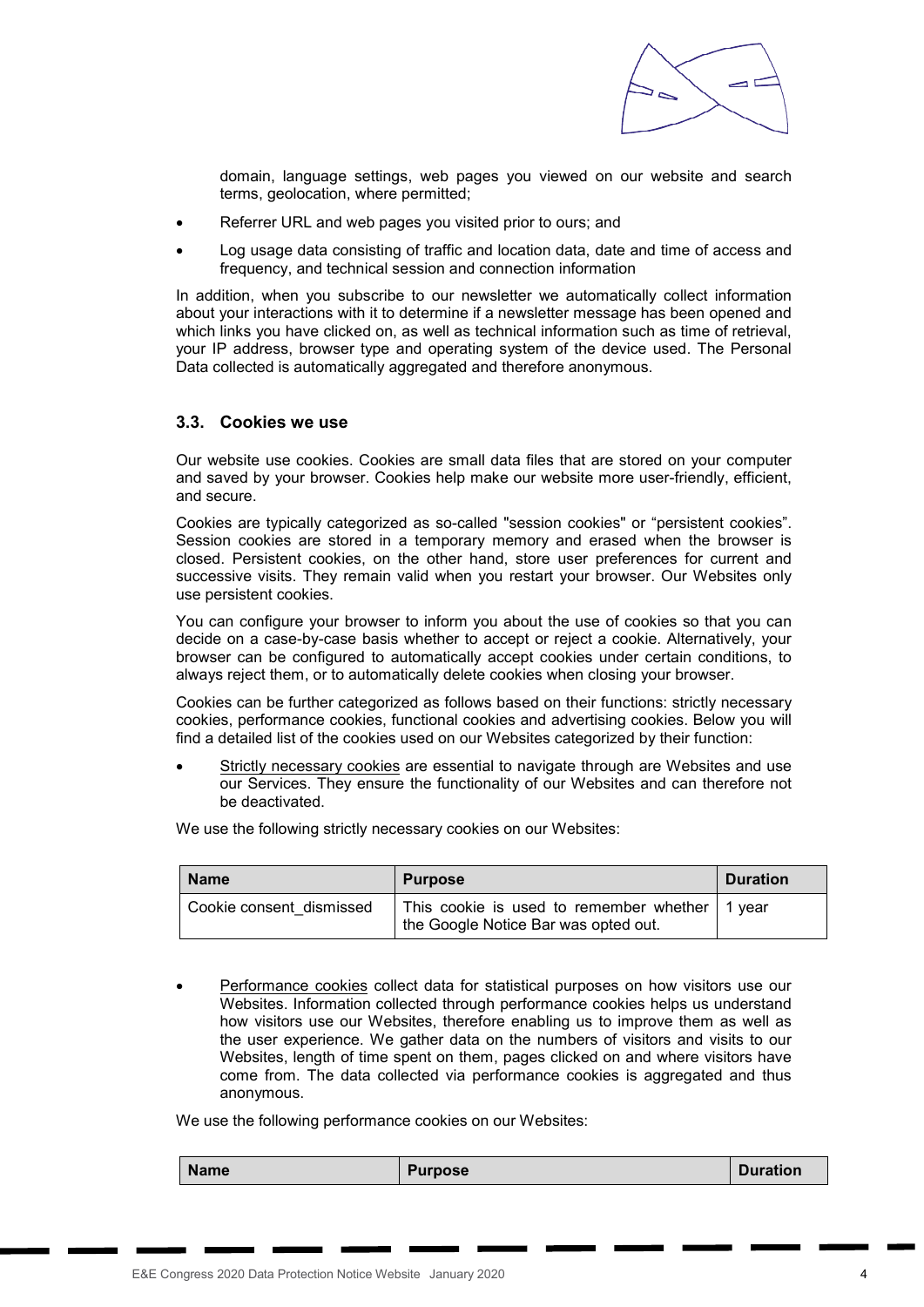

| <b>PHPSESSID</b>         | This is a PHP generic session cookie.                                                                                  |         |
|--------------------------|------------------------------------------------------------------------------------------------------------------------|---------|
| _gat_gtag_UA_59517138_37 | This Google Universal Analytics technical<br>cookie is used to throttle request rate.                                  |         |
| _gid                     | This Google Universal Analytics cookie is<br>used to generate statistical data on how the<br>visitor uses our website. | 1 day   |
| _ga                      | This Google Universal Analytics cookie is<br>used to generate statistical data on how the<br>visitor uses our website. | 2 years |
| catAccCookies            |                                                                                                                        | 60 days |
| personalization id       | This is a Twitter tracking cookie.                                                                                     | 2 years |
| fr                       | This cookies is used for Facebook tracking.                                                                            | 90 days |

- Functional cookies are used to customize the user experience by storing language preferences, regions and user names. Our website does not use functional cookies.
- Advertising cookies are used to deliver personalized advertisements relevant to you. They are also used to limit the number of times you see an advertisement, as well as to measure the effectiveness of an advertising campaign by tracking user's clicks.

We use the following advertising cookies on our Websites:

| <b>Name</b> | <b>Purpose</b>                                                         | <b>Duration</b> |
|-------------|------------------------------------------------------------------------|-----------------|
| $\_$ fbp    | This is a Facebook Pixel advertising first-   90 days<br>party cookie. |                 |

# 4. How we use your Personal Data

We only process your Personal Data for specific, explicit and legitimate purposes. The Foundation will not use your Personal Data for any purpose that is incompatible with the original purpose for which it was collected unless you provide your prior explicit consent for such further use.

The following table provides an overview of how we use your Personal Data and the legal bases we rely on:

| <b>Purpose of the processing</b>                                                       | <b>Legal basis</b>                                                                                                         |
|----------------------------------------------------------------------------------------|----------------------------------------------------------------------------------------------------------------------------|
| Management of your newsletter subscription                                             | Consent                                                                                                                    |
| Statistical analysis of our newsletter<br>campaigns                                    | Our legitimate interests in improving our<br>newsletter campaigns and tailoring them to<br>our reader's interests          |
| Process and answer your queries, complaints,<br>or any other requests you submit to us | (i) Performance of a contract,<br>(ii) in order to take steps at your request prior<br>to entering into a contract, and/or |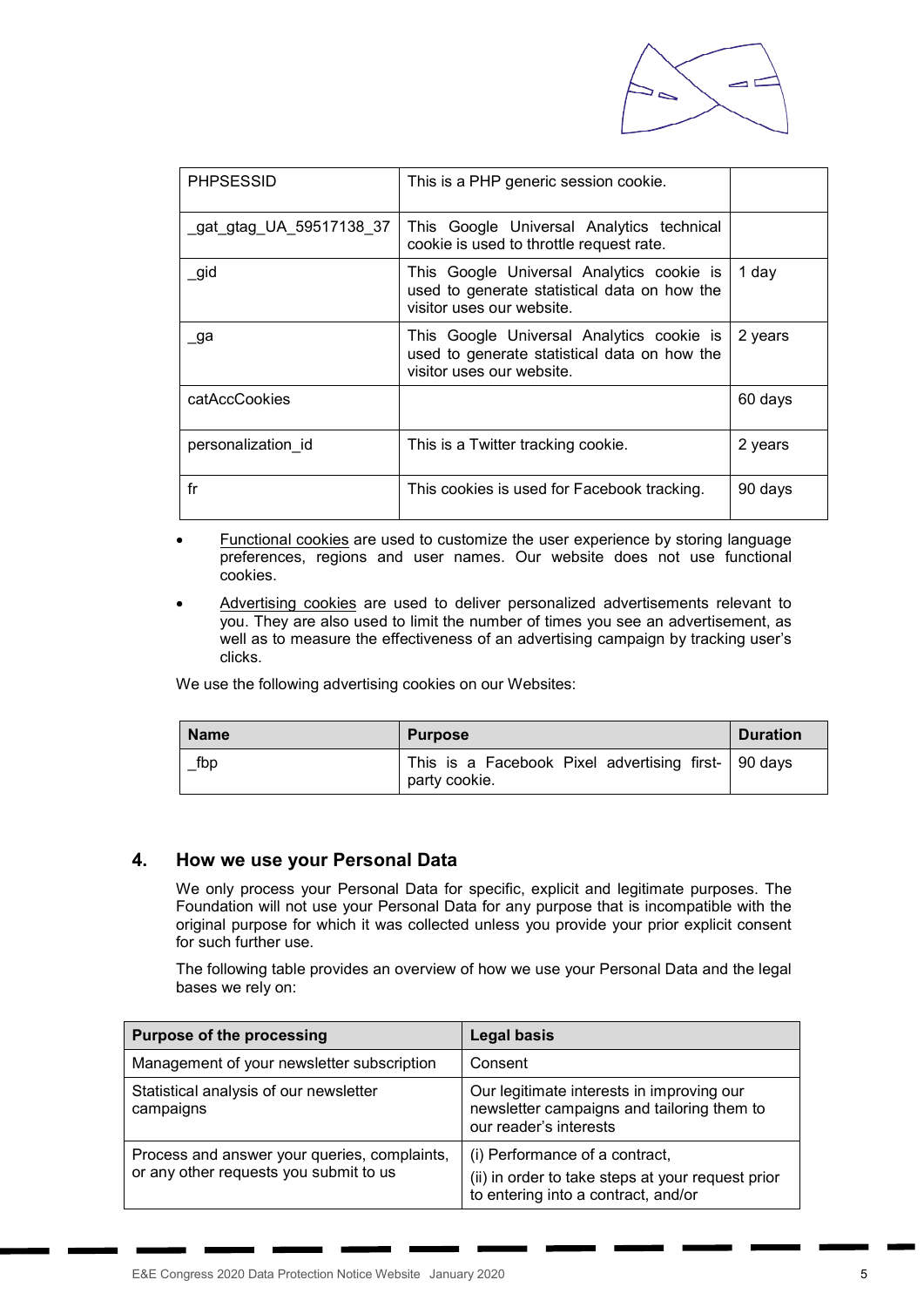

|                                                                                                                                       | (iii) our legitimate interests in managing our<br>public and communication relations and<br>providing information about our products and<br>services |
|---------------------------------------------------------------------------------------------------------------------------------------|------------------------------------------------------------------------------------------------------------------------------------------------------|
| Ensure the functionality of our website and<br>services                                                                               | Our legitimate interests in providing you with<br>fully operative website and services                                                               |
| Statistical analysis of the performance of our<br>website (web audience measurement) and<br>customization of our website and services | Our legitimate interests in improving the user<br>experience and tailoring our website and<br>services to the user's interests and<br>preferences    |
| Process and answer your registration to the<br>Congress.                                                                              | Consent                                                                                                                                              |
| Process and answer your paper submission.                                                                                             | Consent                                                                                                                                              |
| Process and answer your registration as paper<br>reviewer                                                                             | Consent                                                                                                                                              |
| Process and answer your booking of<br>accommodation                                                                                   | Consent                                                                                                                                              |

# 5. How we share your data

Due to the international nature of our organization, your Personal Data can be shared or accessed by our representatives in the European Union and Switzerland. You can obtain a list with the relevant contact details by contacting our data protection coordinator at congress2020@eurobitume.eu.

In addition, and subject to applicable law, we share your Personal Data with service providers that help us run our everyday business (e.g., newsletter distribution and analysis, IT hardware and internet and maintenance of our website). These providers are external companies that process your Personal Data on our behalf for the purposes listed above in Section 4. They are legally and contractually required to process your Personal Data only in accordance with applicable data protection law, following our instructions and only for the specific tasks they have been entrusted to perform.

For information on data transfers to countries outside of the European Economic Area ("EEA") ("International data transfers") please see Section 6 below.

# 6. International data transfers

Our service providers include companies located outside of the EEA. Hence, your Personal Data may be transferred to countries with different standards of data protection than those which apply in the EEA. We will only transfer your Personal Data to countries which have an adequate level of data protection as per the European Commission's adequacy decisions, including the EU – U.S. Privacy Shield. In the absence of an adequacy decision, international data transfers will be covered by agreements based on EU Standard Contractual Clauses. You can obtain a copy of these data transfer agreements by contacting our data protection coordinator at congress2020@eurobitume.eu.

# 7. Data retention periods

We will not store your Personal Data longer than required to fulfil the purpose for which they were collected. If not stated otherwise above, as a general rule, we will delete your Personal Data after 7 years.